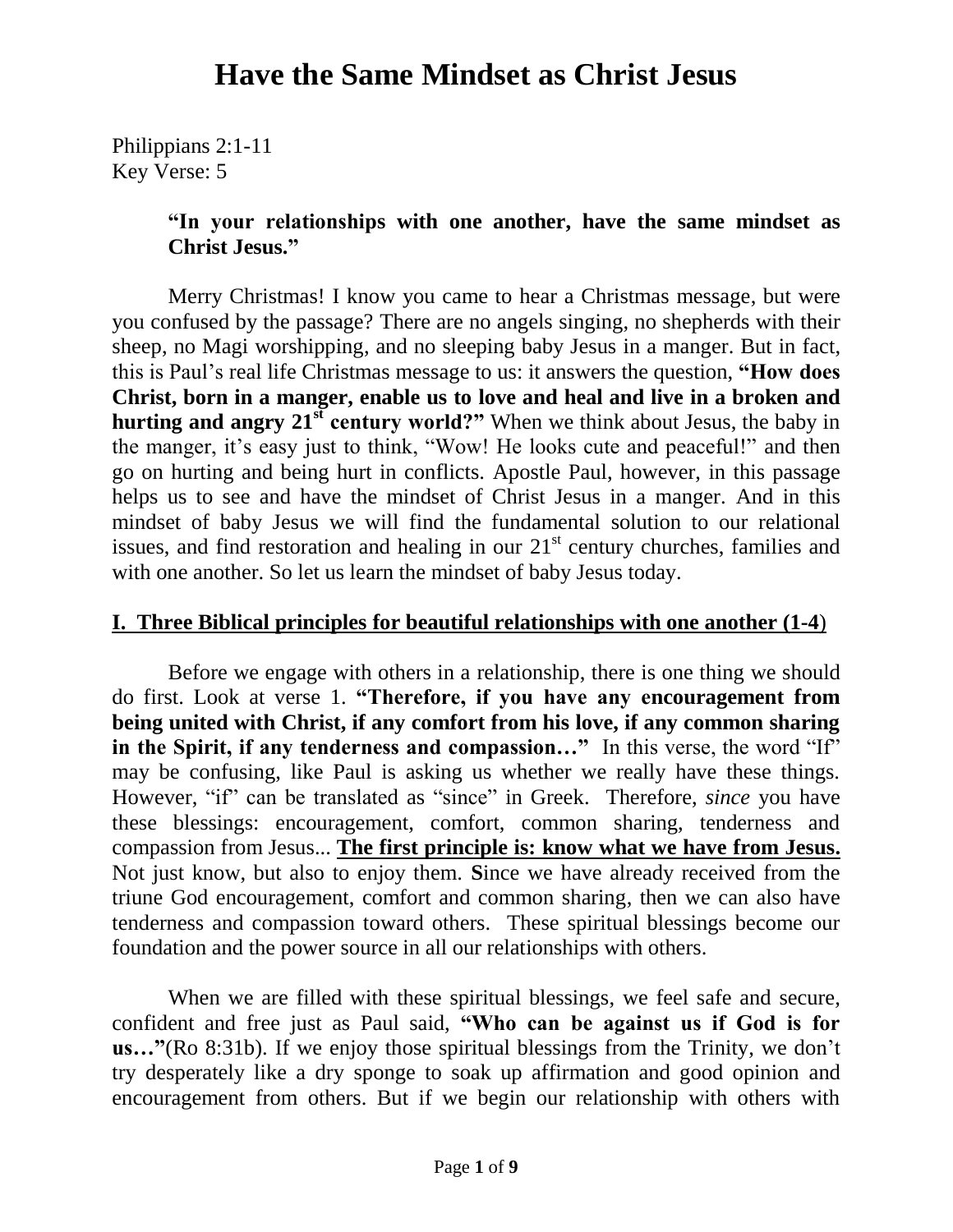something else than what we have received from God, we become easily indifferent, critical, confrontational, defensive and disrespectful toward others. So hold onto any encouragement, any comfort and any common sharing in the Spirit, any tenderness and compassion from God, no matter how little or small they may be, for our comfort from God is the true and living source for our spiritual health and relationships with others.

What then does Paul tell us to do with the blessings from God? Look at verse 2. **"…Then make my joy complete by being like-minded, having the same love, being one in spirit and of one mind." The second principle for beautiful relationships is: be one in mind and love and spirit.** But is this possible with people from different cultural backgrounds, from different generations, different pasts and upbringings and education?

Last Sunday, our orchestra and chorus offered beautiful songs to our Lord Jesus Christ. For three weeks we practiced. At first, most of us were busy learning their own part, looking at the music, and counting rhythm individually. Thus, when we got together it sounded like terrible noise, like 50 people doing 50 different things at the same time. But as we kept practicing together, we realized that each person should listen to the others, and most importantly, look up at the conductor and follow his beat and his interpretation. And a miracle happened. Likewise, when we fix our eyes upon Jesus and follow his leading, we can have unity in diversity in the body of Christ.

If you still think it is very hard to become one, why is it so? Look at verses 3-4. **"Do nothing out of selfish ambition or vain conceit. Rather, in humility value others above yourselves, not looking to your own interests but each of you to the interests of the others."** *Self*ish ambition, *self-*centered (vain) conceit, *self*-value and *self*-interest above others' break the unity in the body of Christ. And **the third principle is this: know the true enemy- the enemy of self.**

Some may think of others as the enemy. My boss, parents or children, shepherd, or my spouse are my enemies! But in truth, our real enemy is self**.** Next time when you get in a conflict with someone, say to yourself, "She is not the enemy. My enemy is "self." Satan always says, "Take care of yourself, your life, your ideas, your opinions, your interests, your health, your money, your time, your families, your sleep, etc., are more important than any others." Self within us, precisely our old self, cries out, "I, my, me, mine! What about me?" The Bible, however, says, **"Do nothing out of selfish ambition or vain conceit. Rather, in**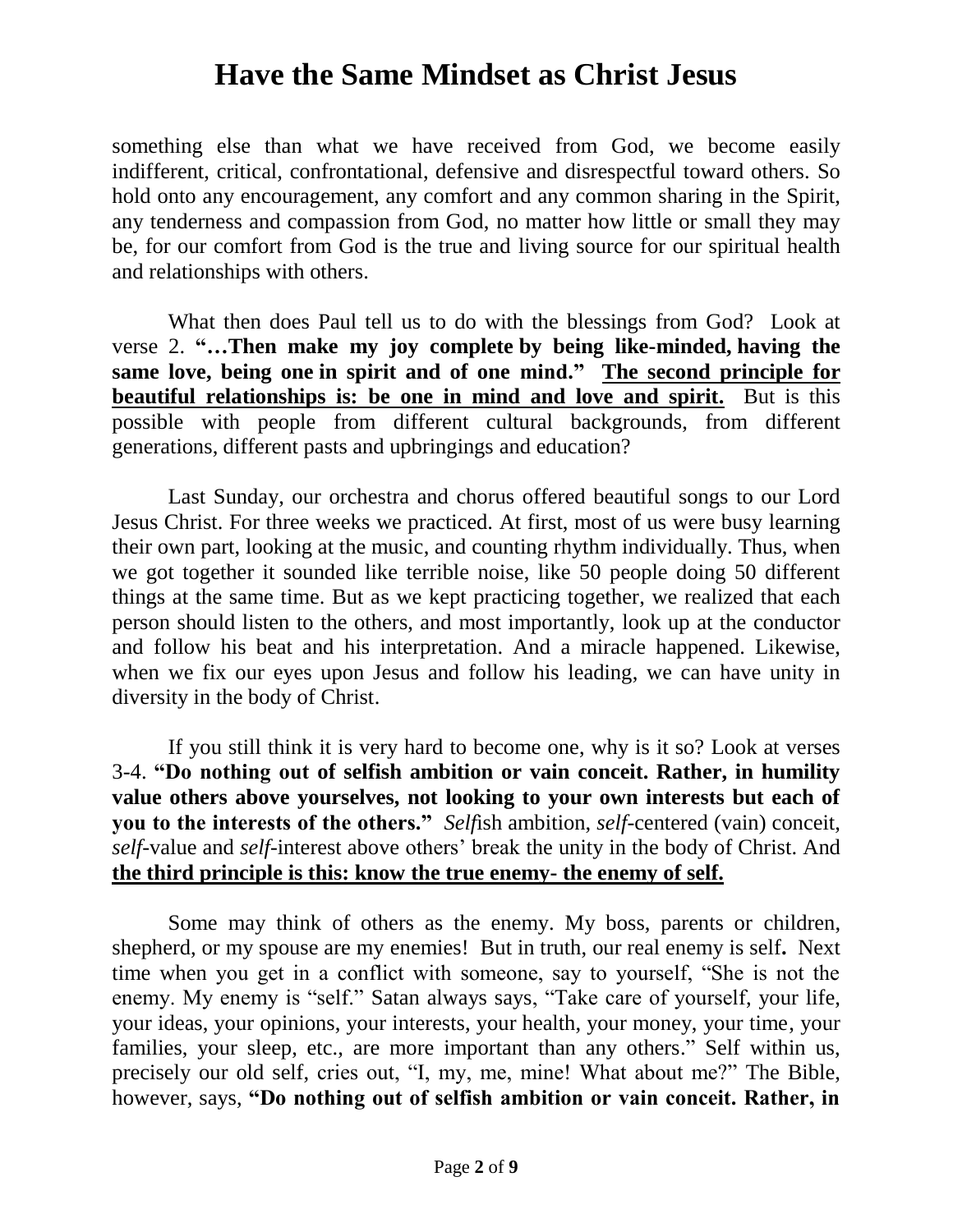#### **humility value others above yourselves, not looking to your own interests but each of you to the interests of the others."**

How can we overcome our selfishness and pride? Apostle Paul says that it is "in humility." What is humility? If self is our enemy, then "selflessness" is humility, isn't it? C.S. Lewis said, **"Humility is not thinking less of yourself** *(I'm no good, I'm useless, I'm full of sins)***, it's thinking of yourself less."** More importantly, humility is thinking of Jesus and others more.

#### **II. The three aspects of the mindset of Christ Jesus (5-11)**

Paul could have stopped at verse 4 after giving them the three principles for their relational problems. But he goes on and touches man's deepest part: the mind, precisely our mindset. Unless our inner person changes, no matter how hard we try, permanent unity in the body of Christ will not happen.

Let's read verse 5. **"In your relationships with one another, have the same mindset as Christ Jesus."** Only when we have the mindset of Christ will beautiful relationships form. On the other hand, every relationship problem occurs because of a wrong and crooked mindset of one party or both parties.

Once I got mad at my wife. She asked me, "How was your day? What did you do today?" I said to her, "Why are you asking me what I did? Do you think I am so lazy that you have to check up on me?" Later she simply answered, "I just wanted to know how your day went!" Why did I interpret my wife's lovely greeting so angrily? Was it because of my tiredness, stress or my brain tumor? No! It was simply because I had a wrong mindset: I let the mindset of a victim and sense of failure control me! When I had the mindset that my wife disrespected me, I was extremely defensive.

There can be many different kinds of mindsets. If you have the mindset of everyone-is-out-to-get me or I'm-better-than-you, the mindset of a you-mustlisten-to-me parent or I-will-never-listen-to-you child, etc., every relationship will go wrong. In other words, if you have a mindset based on your past experiences, position, social status, age and gender, feelings and emotions, etc, apart from the mindset of Christ Jesus, such mindsets can cause all kinds of the relationship problems with others.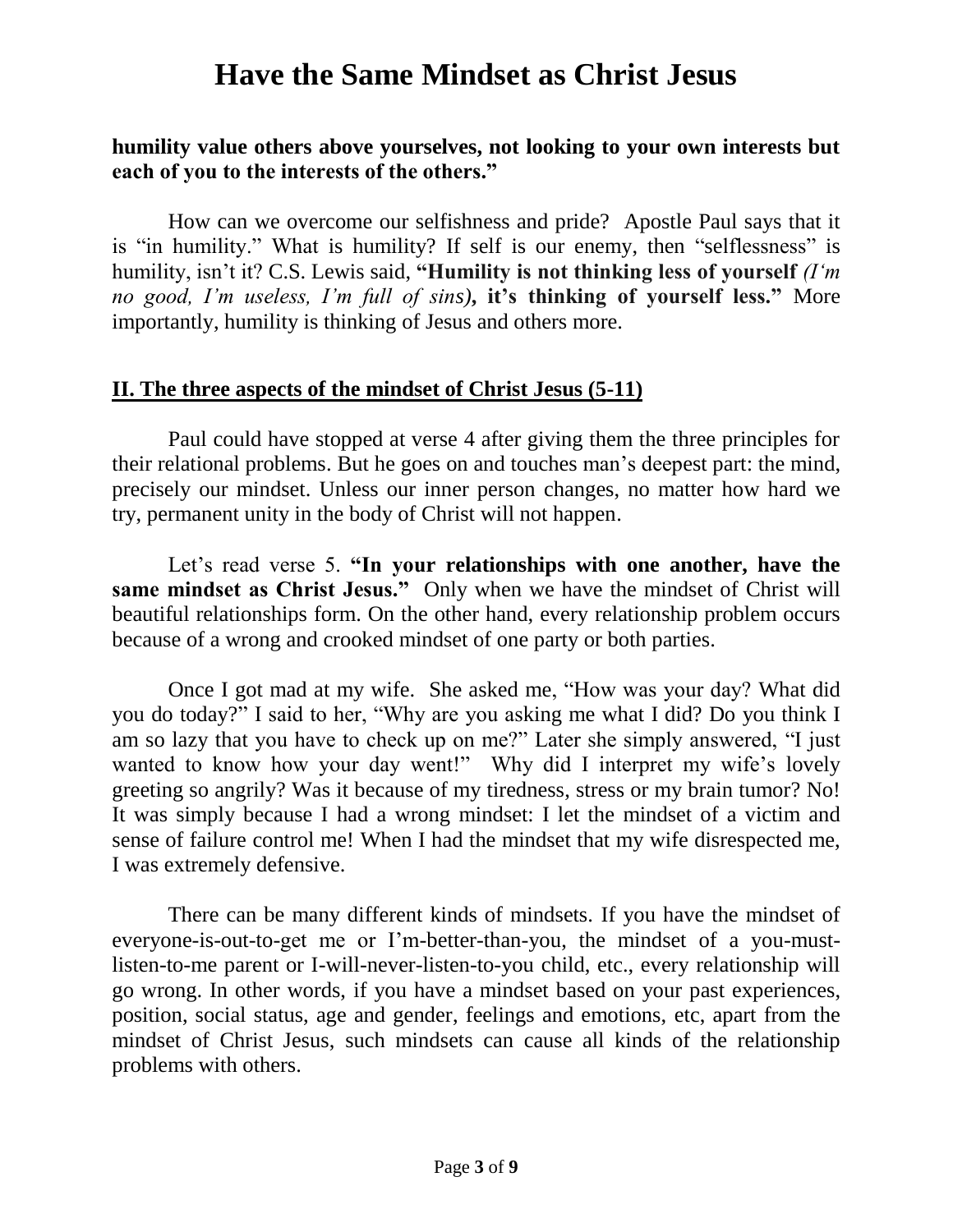When we have relationship problems, sometimes we withdraw or sometimes we confront or try in all kinds of ways to repair broken relationships by our human effort. But Apostle Paul says, **"In your relationships with one another, have the same mindset as Christ Jesus."** Unless we have the same mindset as Christ Jesus, our relation problems cannot be genuinely solved. Any methods other than "having the same mindset as Christ Jesus" is nothing but putting on a band-aide. In a deeper level, having our mind set on what Christ Jesus desires is the way to life and peace in every aspect of our lives (Ro 8:5-8).

How does Apostle Paul, describe Christ Jesus' mindset? Look at verse 6. "(Christ Jesus): **Who, being in very nature God, did not consider equality with God something to be used to his own advantage." This is the first aspect of the mindset of Christ Jesus: though being God, he did consider his equality with God something to be used to his own advantage.**

So what does this mean? Firstly, Jesus always had a correct understanding of himself. He is God. Before he became a man (pre-incarnation), and as he was born as a man (incarnation,) and throughout his life on earth, He knew he is in very nature God with the same attributes as God the Father. He had no identity confusion or crisis. But what amazes us, however, is that though being in very nature God, he didn't consider equality with God something to be used to his own advantage. He did not say to God the Father, "I am God like you! I have equal say with you! My opinions are equally important than yours. You can't tell me what to do! I have my own rights and freedom to enjoy!" Nor did he use his equality with God something to be used in order to lord it over people: He could have said to the sinful, "Listen to me, or I will send you all to hell or call down the lightning from heaven!" He did not use his miraculous powers or his wisdom as God for his own advantage, to get ahead, to manipulate, to feel superior. Rather, He had no sense of entitlement.

If Jesus, in very nature God, didn't consider equality with God something to be used to his own advantage, how much more we shouldn't!

If I applied Apostle Paul's words to myself, I would say, *"(I): who, in very nature a creature and human, do not consider equality with God or with others something to be used to my own advantage."*

We sinful human beings tend to think that I am my own person; not am I equal to others but I think I am superior to others. We even think we know better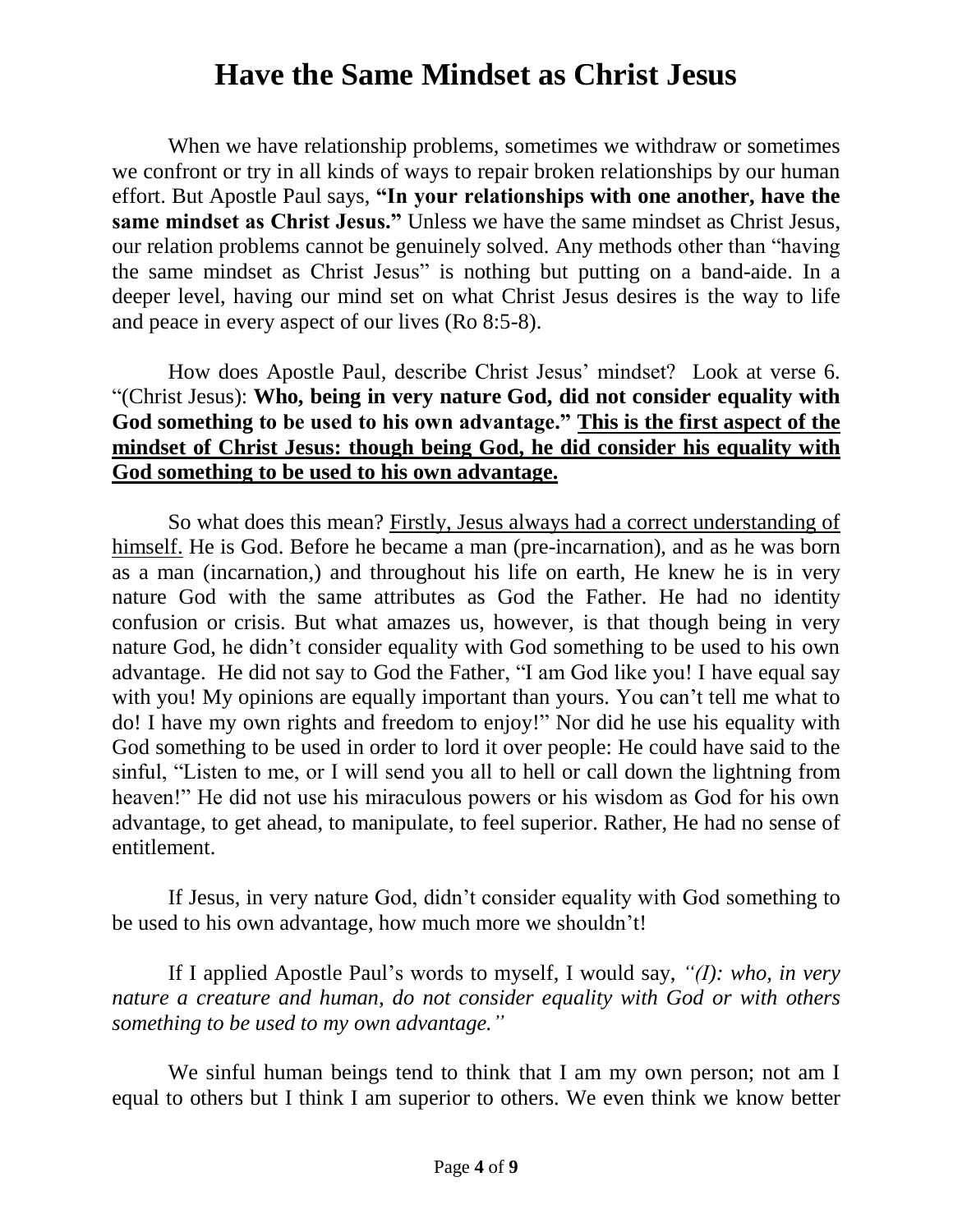than God. Therefore, we are inclined to think that our desires, interests and opinions are more important than others', or at least as equal to others' and God's. So then how can we have the first aspect of Jesus' mindset?

First, let's clarify. What is our identity? We are creatures and children of our Great Creator Savior God. This identity comes before our identity as sinful human beings or before our identity as Americans or Korean Americans or African Americans. Is it clear? We shouldn't have any identity confusion or crisis. So we must think of ourselves less from the world's perspective, but more from God's perspective.

Recently, I read the book *Knowledge of the Holy* written by A.W. Tozer. This book is all about God, his nature and attributes. As I meditated on God day and night, God grew bigger and greater and more awe-inspiring and overwhelming. I could not but praise God, "Then sings my soul, my Savior God, to Thee. How great Thou art, how great Thou art!" I was overwhelmed with gratitude that I am a creature and child of such a great and awesome God. However, Satan lies that we can become like God without God or we can equal with God by disobeying him. However, the truth is that we can never become like God without God. It requires God for us to become humans, created in his image. So let's take pride and confidence in being "creatures" of such a great God. Meditate on God day and night until you can rejoice and are overwhelmed with your status of being creatures of such a great God.

Knowing our identity in relation to God affects our relationships with one another. I am secure in my identity. No matter how I or anyone sees me, what matters is how God sees me. I am also humbled to know that all I am and have received comes from God. And at the same time, each person is a precious child of our awesome Creator God. Therefore, when we consider myself and each person from God's point of view, rather than looking to use our God given abilities, talents, position, education, or our outer appearances for our own advantage, we can use them for God's good purpose, especially to serve others in the body of Christ and give glory to our Creator God. Thank God for those who offered their God-given talents to dance, play in the orchestra, sing, write a drama, act, be on the tech team, be a stage-hand, make props, design the banner and invitation card, be an usher, collect offering, deliver the message, bring their family and students, and pray fervently for three weeks so that God could be glorified!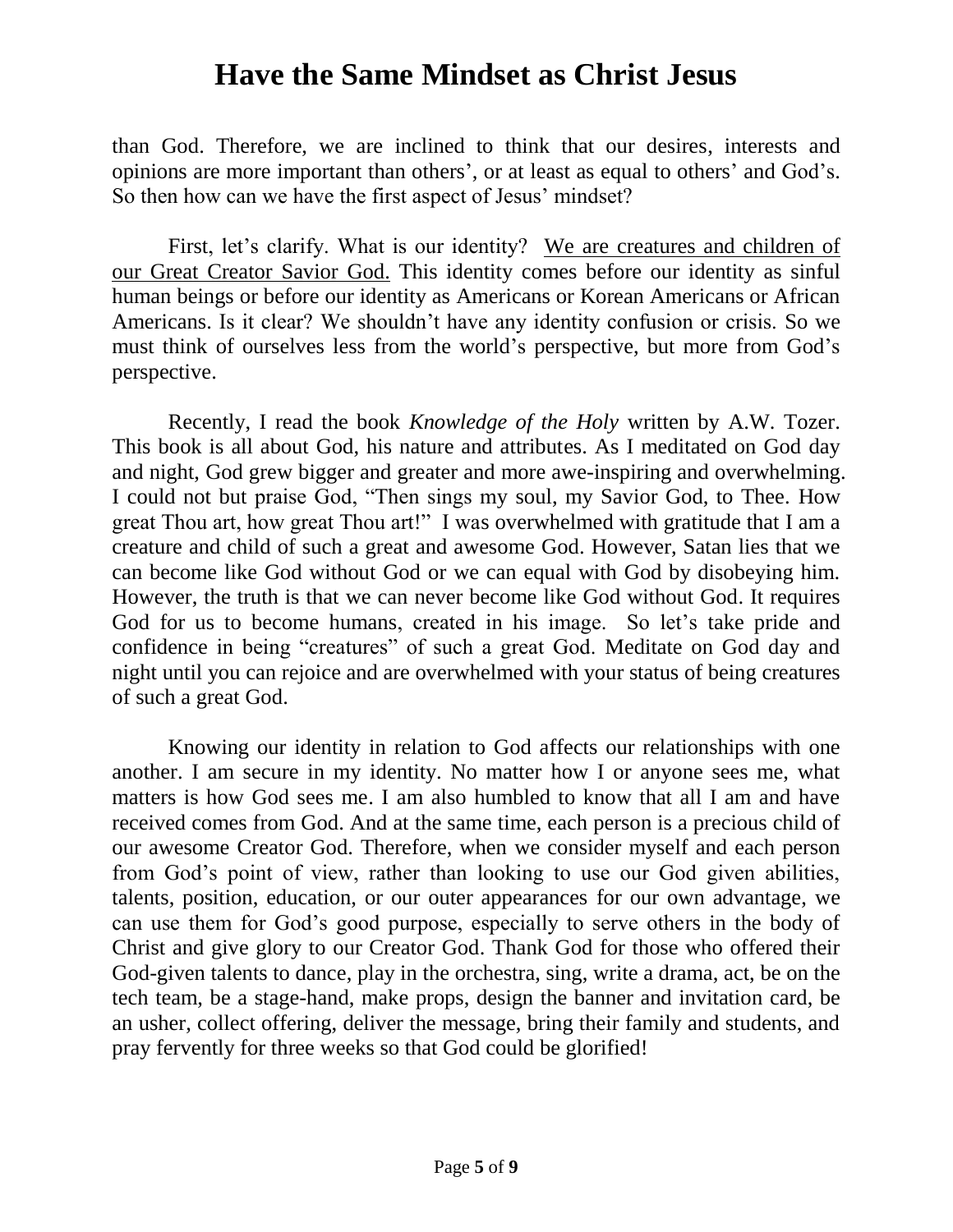Apostle Paul describes the mindset of Christ more in verse 7. Let's read verse 7 together. **"Rather, he made himself nothing by taking the very nature of a servant, being made in human likeness." The second aspect of the mindset of Christ Jesus is: he made himself nothing by taking the nature of a servant.** What does it mean that Jesus made himself nothing? It means that he took **the very nature of a servant, being made in human likeness.** Jesus, being in very nature God, took the nature of a servant, a slave who belonged to another. As a slave he had no rights, no privileges, no claim to himself. It is inconceivable that the Creator Eternal God willingly became a slave of God the Father and a slave of all.

Why did Jesus who is God became a slave of God the Father on earth? He did it because he looked to the interests of God, who loves and wants to save his lost creation. John 3:16-17 says, **"For God so loved the world that he gave his one and only Son, that whoever believes in him shall not perish but have eternal life. For God did not send his Son into the world to condemn the**  world, but to save the world through him." And the way he carried out God's rescue mission exactly as God desired and planned. John 5:19 says**, " Jesus gave them this answer: 'Very truly I tell you, the Son can do nothing by himself; he can do only what he sees his Father doing, because whatever the Father does the Son also does.'"** Through Jesus' submission to God, God's words became his words, and God's power became his power, and God's works became his works. Therefore, his disciples could see God's glory in Jesus (Jn 1:14).

Jesus became a servant of all men as well. Mark 10:45 says, **"For even the Son of Man did not come to be served, but to serve, and to give his life as a ransom for many."** He did it for us, for our interests, not for his own. How did he serve? He healed all kinds of sick people who came to him from morning until night. He fed the crowds. He preached the good news everywhere he went. He taught the truth to the religious leaders who hated him. He loved and discipled his young disciples who were with him 24/7. On the night before his death, he washed his disciples' feet. As he hung on the cross, he ministered to one robber who is now with him in paradise. And most of all, he died as a servant in our places that we might be set free from slavery to Satan and become the children of God; he gave his life as our payment, as the ransom sacrifice in our place, so that we might not die under condemnation for our sins, but have eternal life in his name. What an amazing mindset Jesus had and lived by! And praise Jesus who took the nature of a servant!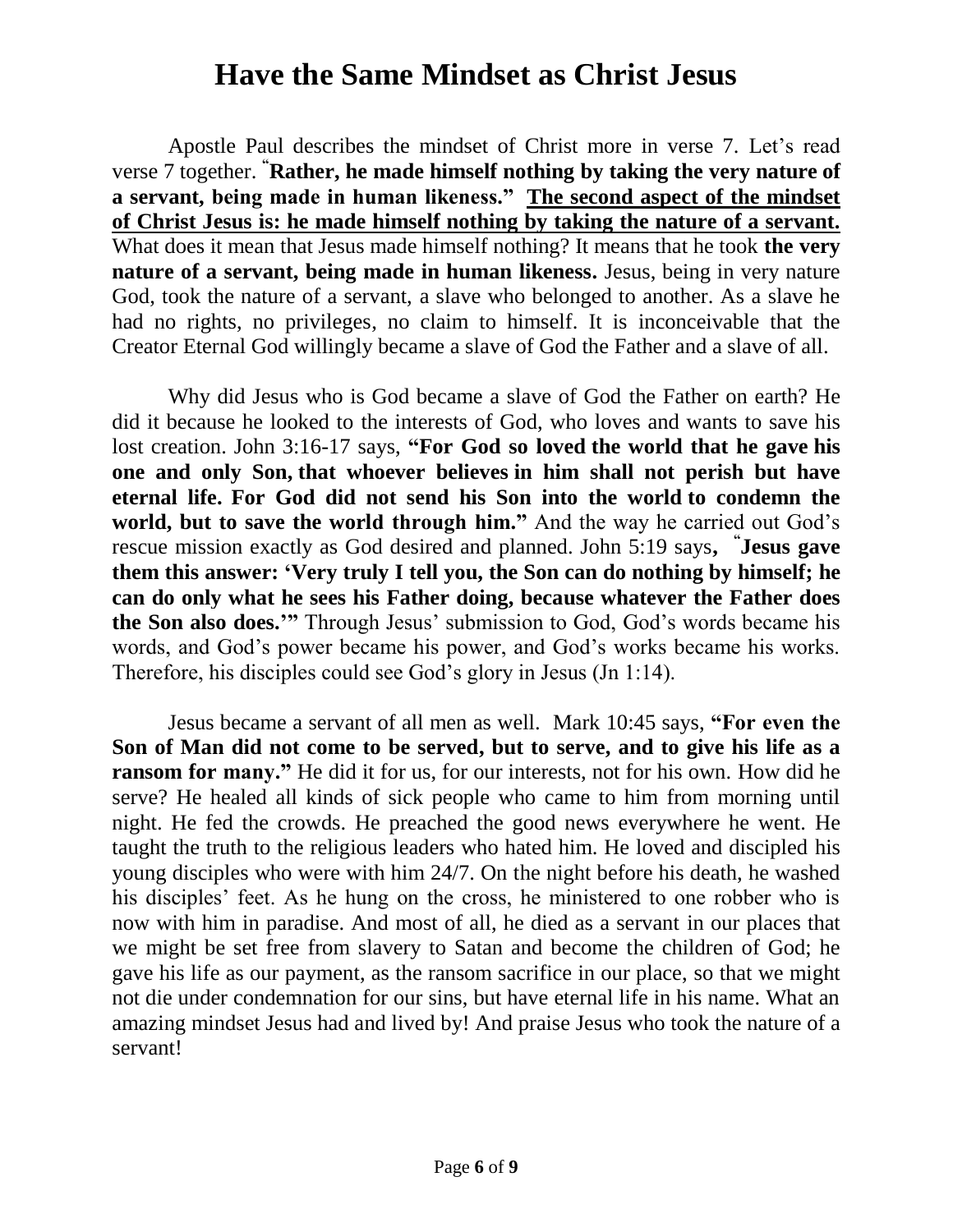How can we have such a mindset as Christ Jesus? Again we must fight the right enemy, our self or ego. Our self is too strong for us to get rid of it by ourselves, by our willpower, and by meditation or Yoga. Therefore, God gave us the cross of Jesus Christ, which is his wisdom and his power. Apostle Paul said in Gal 2:20, **"I have been crucified with Christ and I no longer live, but Christ lives in me. The life now I live in the body, I live by faith in the Son of God, who loved me and gave himself for me."** Our ego has to be crucified together with Christ by faith and we take the nature of a servant by putting Jesus as our new clothes by faith. And we need to pray to give our lives fully to God.

Jonathon Edwards, a great preacher and shepherd who helped to spark the first Great Awakening, on January 12, 1723 made this solemn dedication to God.

"I made a solemn dedication of myself to God, and wrote it down: giving up myself, and all that I had to God; to be for the future, in no respect, my own; to act as one that had no rights to himself, in any respect. And solemnly vowed, to take God for my whole portion and felicity; looking on nothing else, as any part of my happiness, nor acting as if it were."

The fruit of this dedication transformed every sphere of American history, bringing forth a spiritual, political, and cultural transformation of passionate and whole-hearted devotion to God, transforming it into one nation under God. May God give us another great awakening as each one of us makes such a dedication to God and to serve others like Christ.

The third aspect of Jesus' mindset is found in verse 8. Let's read it together. **"And being found in appearance as a man, he humbled himself by becoming obedient to death— even death on a cross!" The third aspect is: Jesus' mindset never changed even to the point of death.** 

People change their minds when they feel they are not being treated fairly or equally. While they seek human approval and honor from others, but when they do not get what they want, or when the demands and sacrifices are too much, or when they don't feel appreciated, they change their mindsets.

On the contrary, Jesus was faithful to death. He was a real man on earth surrounded by real sinful men and women. He was rejected by his own people from his birth to his cross. He was a man of sorrow and familiar with suffering. He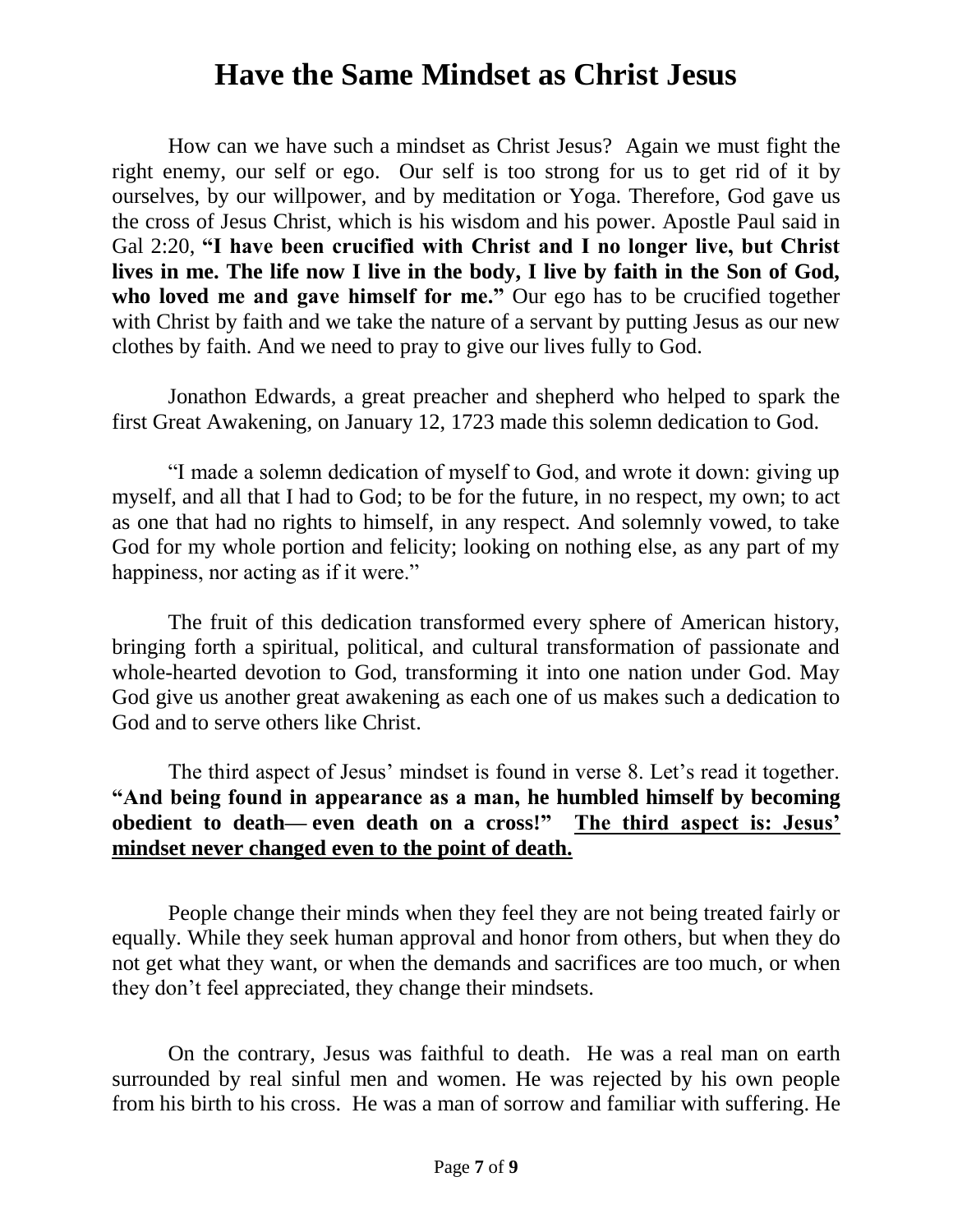was abandoned by his own disciples as he was arrested and tortured. Worst of all, he was forsaken by God the Father on the cross. However, he didn't change his mindset. Jesus had his mind set on what God desired to the point of death. He valued God's will more than his own life through his prayer on Garden of Gethsemane. He became obedient to death – even death on a cross. Why? Because Jesus knew that his death was the only way to bring reconciliation and peace between God and men, and men and men.

At this point, some of us may feel scared to obey these words and to have this mindset of Christ thinking, "If I make myself nothing, become a slave of God and others, and become obedient to death, won't I lose everything? Won't I be stepped on and abused by others, and the last of all, live and die in oblivion?" Let's see how God rewarded Jesus!

Look at verses 9-11. **"Therefore God exalted him to the highest place and gave him the name that is above every name, that at the name of Jesus every knee should bow, in heaven and on earth and under the earth, and every tongue acknowledge that Jesus Christ is Lord, to the glory of God the Father."** Jesus promises in Matthew 23:11- 12**, "The greatest among you will be your servant. For those who exalt themselves will be humbled and those who humble themselves will be exalted."**

Do you have the same mindset as Christ Jesus? In your relationships with others, do you have and practice the same mindset as Christ Jesus? Of course not, if we are honest. However, Listen! RSV translates the verse 5 as follows. **"Have this mind among yourselves, which is yours in Christ Jesus."** According to Apostle Paul, we already have Jesus' mindset since we are united with Him. Have what you already have! So the problem is we do not obey the mindset we have in Christ. We do not have the faith to claim this mindset that we have already had. We do not want to die to our self and ego. What should we do then? **Repent!** Personally, I repent that I have had the wrong mindset in relationships with my family members and members of the church. I ask the Lord and anyone who has been hurt by me to forgive me. May I live each day with the mindset of Christ that I have already received through my union with Christ, made possible only through Christ's humility, servantship, death and resurrection.

Let us live by faith that we have his mindset truly in us. Let us choose to obey his mindset and let it manifest through our lives and in our relationships! In